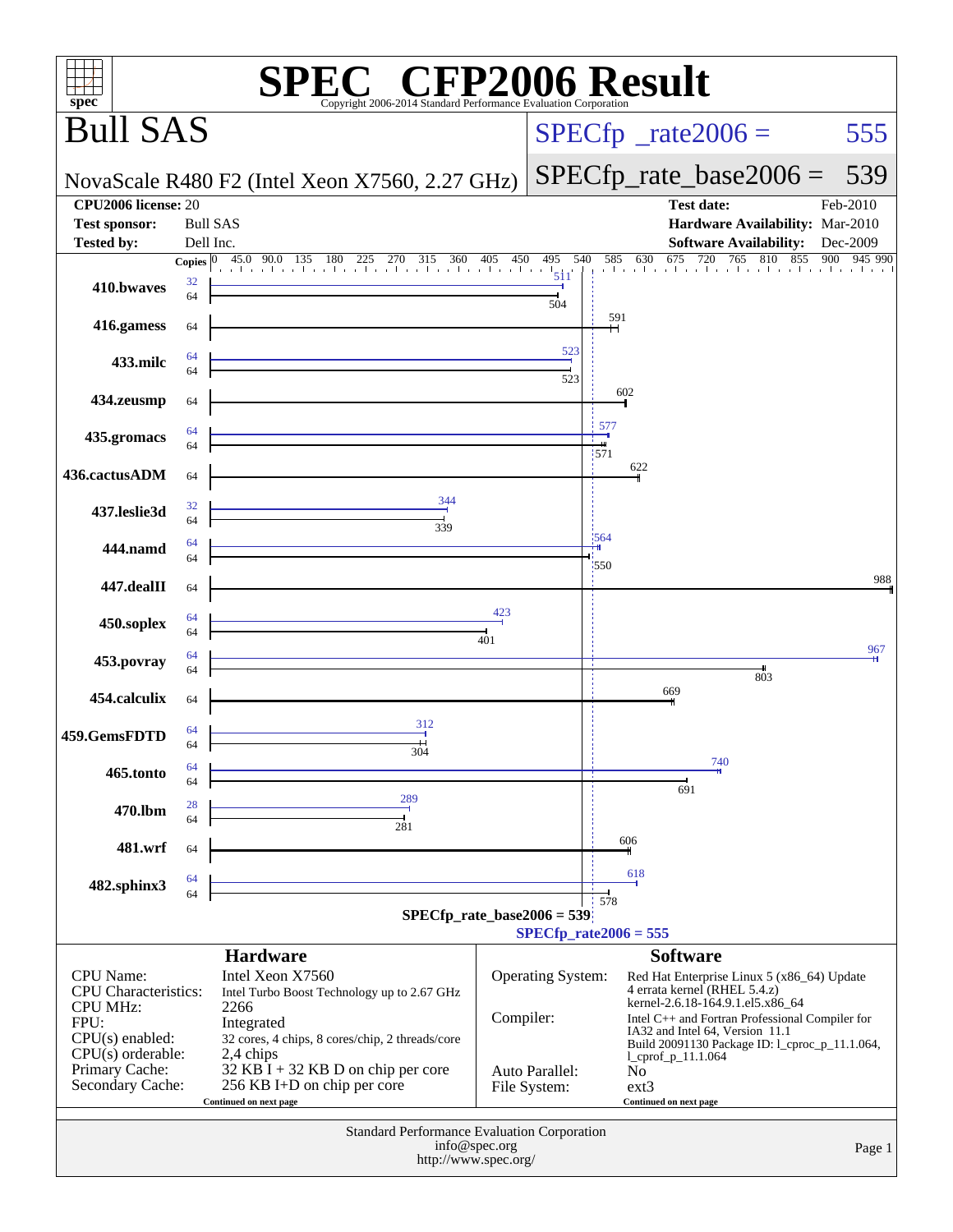

[Base Pointers:](http://www.spec.org/auto/cpu2006/Docs/result-fields.html#BasePointers)

[Peak Pointers:](http://www.spec.org/auto/cpu2006/Docs/result-fields.html#PeakPointers) 32/64-bit<br>Other Software: Binutils 2

### Bull SAS

### $SPECTp_rate2006 = 555$

[System State:](http://www.spec.org/auto/cpu2006/Docs/result-fields.html#SystemState) Run level 3 (multi-user mode)<br>Base Pointers: 64-bit

NovaScale R480 F2 (Intel Xeon X7560, 2.27 GHz)

[SPECfp\\_rate\\_base2006 =](http://www.spec.org/auto/cpu2006/Docs/result-fields.html#SPECfpratebase2006) 539

Binutils 2.18.50.0.7.20080502

**[CPU2006 license:](http://www.spec.org/auto/cpu2006/Docs/result-fields.html#CPU2006license)** 20 **[Test date:](http://www.spec.org/auto/cpu2006/Docs/result-fields.html#Testdate)** Feb-2010 **[Test sponsor:](http://www.spec.org/auto/cpu2006/Docs/result-fields.html#Testsponsor)** Bull SAS **[Hardware Availability:](http://www.spec.org/auto/cpu2006/Docs/result-fields.html#HardwareAvailability)** Mar-2010 **[Tested by:](http://www.spec.org/auto/cpu2006/Docs/result-fields.html#Testedby)** Dell Inc. **[Software Availability:](http://www.spec.org/auto/cpu2006/Docs/result-fields.html#SoftwareAvailability)** Dec-2009

#### [L3 Cache:](http://www.spec.org/auto/cpu2006/Docs/result-fields.html#L3Cache) 24 MB I+D on chip per chip<br>Other Cache: None [Other Cache:](http://www.spec.org/auto/cpu2006/Docs/result-fields.html#OtherCache) [Memory:](http://www.spec.org/auto/cpu2006/Docs/result-fields.html#Memory) 256 GB (64 x 4 GB DDR3-1066 QR RDIMM, CL7, ECC) [Disk Subsystem:](http://www.spec.org/auto/cpu2006/Docs/result-fields.html#DiskSubsystem) 1 x 300 GB 10000 RPM SAS 6Gb [Other Hardware:](http://www.spec.org/auto/cpu2006/Docs/result-fields.html#OtherHardware) None

| <b>Results Table</b> |                                                                                                          |                |       |                |       |                |             |               |                |              |                |              |                |              |
|----------------------|----------------------------------------------------------------------------------------------------------|----------------|-------|----------------|-------|----------------|-------------|---------------|----------------|--------------|----------------|--------------|----------------|--------------|
|                      |                                                                                                          | <b>Base</b>    |       |                |       |                | <b>Peak</b> |               |                |              |                |              |                |              |
| <b>Benchmark</b>     | <b>Copies</b>                                                                                            | <b>Seconds</b> | Ratio | <b>Seconds</b> | Ratio | <b>Seconds</b> | Ratio       | <b>Copies</b> | <b>Seconds</b> | <b>Ratio</b> | <b>Seconds</b> | <b>Ratio</b> | <b>Seconds</b> | <b>Ratio</b> |
| 410.bwayes           | 64                                                                                                       | 1725           | 504   | 1728           | 503   | 1724           | 504         | 32            | 852            | 511          | 851            | 511          | 851            | <u>511</u>   |
| 416.gamess           | 64                                                                                                       | 2159           | 580   | 2121           | 591   | 2120           | 591         | 64            | 2159           | 580          | 2121           | 591          | 2120           | 591          |
| $433$ .milc          | 64                                                                                                       | 1124           | 523   | 1124           | 523   | 1124           | 523         | 64            | 1123           | 523          | 1122           | 524          | 1123           | 523          |
| 434.zeusmp           | 64                                                                                                       | 966            | 603   | 968            | 602   | 969            | 601         | 64            | 966            | 603          | 968            | 602          | 969            | 601          |
| 435.gromacs          | 64                                                                                                       | 805            | 568   | 800            | 571   | 797            | 573         | 64            | 792            | 577          | 791            | 578          | 794            | 576          |
| 436.cactusADM        | 64                                                                                                       | 1233           | 620   | 1229           | 622   | 1230           | 622         | 64            | 1233           | 620          | 1229           | 622          | 1230           | 622          |
| 437.leslie3d         | 64                                                                                                       | 1776           | 339   | 1775           | 339   | 1776           | 339         | 32            | 877            | 343          | 875            | 344          | 875            | 344          |
| 444.namd             | 64                                                                                                       | 934            | 550   | 935            | 549   | 934            | <b>550</b>  | 64            | 913            | 562          | 909            | 565          | 910            | 564          |
| 447.dealII           | 64                                                                                                       | 743            | 986   | 740            | 990   | 741            | <b>988</b>  | 64            | 743            | 986          | 740            | 990          | 741            | 988          |
| $450$ .soplex        | 64                                                                                                       | 1336           | 399   | 1331           | 401   | 1332           | 401         | 64            | 1262           | 423          | 1262           | 423          | 1262           | 423          |
| $453$ .povray        | 64                                                                                                       | 424            | 803   | 425            | 801   | 423            | 805         | 64            | 352            | 967          | 352            | 968          | 354            | 962          |
| 454.calculix         | 64                                                                                                       | 786            | 672   | 790            | 669   | 789            | 669         | 64            | 786            | 672          | 790            | 669          | 789            | 669          |
| 459.GemsFDTD         | 64                                                                                                       | 2234           | 304   | 2231           | 304   | 2169           | 313         | 64            | 2175           | 312          | 2180           | 312          | 2182           | 311          |
| 465.tonto            | 64                                                                                                       | 911            | 692   | 912            | 690l  | 911            | 691         | 64            | 855            | 736          | 850            | 741          | 851            | 740          |
| 470.1bm              | 64                                                                                                       | 3130           | 281   | 3128           | 281   | 3128           | 281         | 28            | 1334           | 288          | 1333           | 289          | 1333           | 289          |
| 481.wrf              | 64                                                                                                       | 1179           | 606   | 1179           | 606   | 1174           | 609         | 64            | 1179           | 606          | 1179           | 606          | 1174           | 609          |
| 482.sphinx3          | 64                                                                                                       | 2160           | 578   | 2159           | 578   | 2157           | 578         | 64            | 2020           | 618          | 2016           | 619          | 2021           | 617          |
|                      | Results appear in the order in which they were run. Bold underlined text indicates a median measurement. |                |       |                |       |                |             |               |                |              |                |              |                |              |

### **[Submit Notes](http://www.spec.org/auto/cpu2006/Docs/result-fields.html#SubmitNotes)**

The config file option 'submit' was used. numactl was used to bind copies to the cores

### **[Operating System Notes](http://www.spec.org/auto/cpu2006/Docs/result-fields.html#OperatingSystemNotes)**

'ulimit -s unlimited' was used to set the stacksize to unlimited prior to run

### **[Platform Notes](http://www.spec.org/auto/cpu2006/Docs/result-fields.html#PlatformNotes)**

vm.zone\_reclaim\_mode = 1 in /etc/sysctl.conf file BIOS Settings: Power Management = Maximum Performance (Default = Active Power Controller)

> Standard Performance Evaluation Corporation [info@spec.org](mailto:info@spec.org) <http://www.spec.org/>

Page 2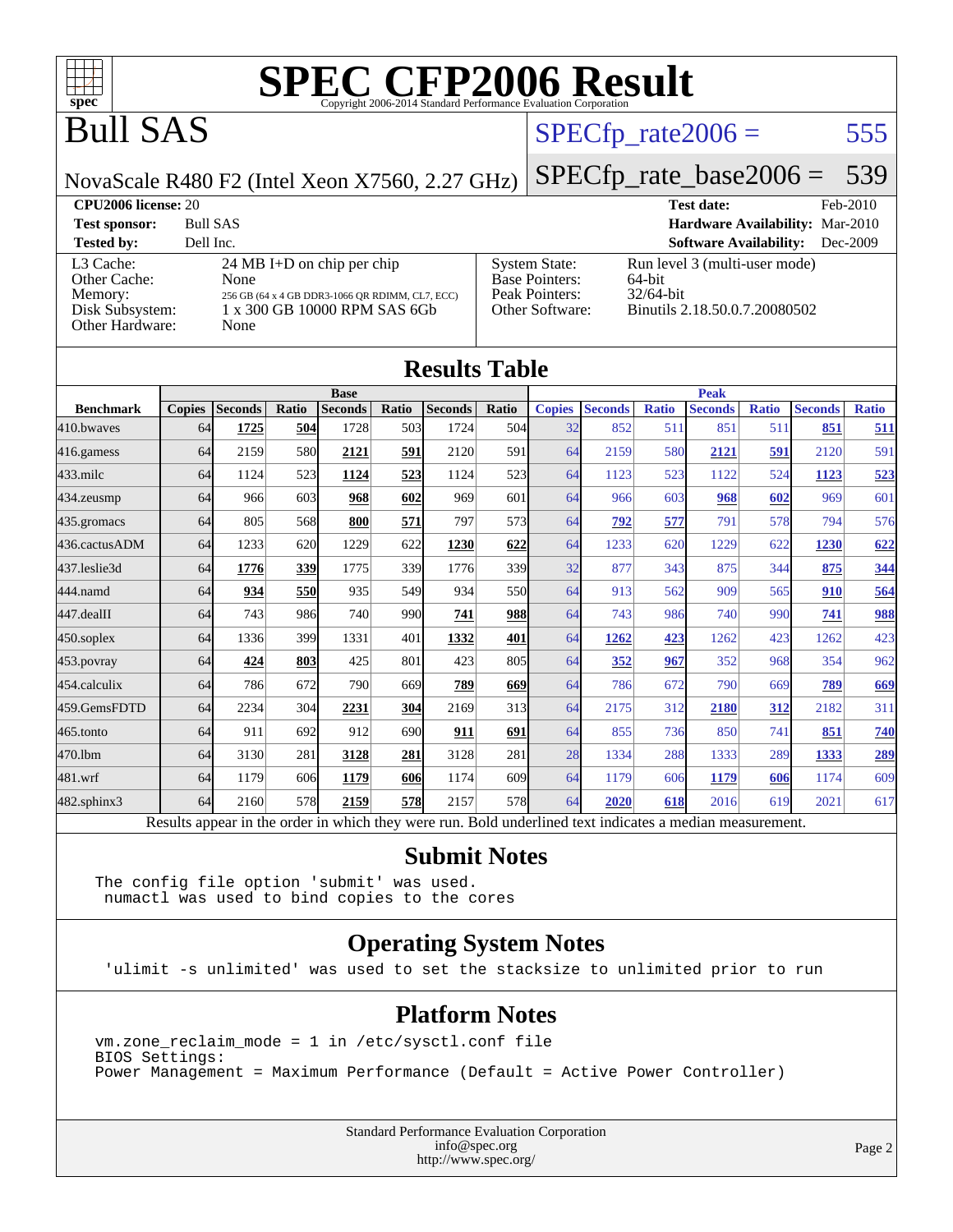

## Bull SAS

 $SPECTp_rate2006 = 555$ 

[SPECfp\\_rate\\_base2006 =](http://www.spec.org/auto/cpu2006/Docs/result-fields.html#SPECfpratebase2006) 539

NovaScale R480 F2 (Intel Xeon X7560, 2.27 GHz)

**[CPU2006 license:](http://www.spec.org/auto/cpu2006/Docs/result-fields.html#CPU2006license)** 20 **[Test date:](http://www.spec.org/auto/cpu2006/Docs/result-fields.html#Testdate)** Feb-2010 **[Test sponsor:](http://www.spec.org/auto/cpu2006/Docs/result-fields.html#Testsponsor)** Bull SAS **[Hardware Availability:](http://www.spec.org/auto/cpu2006/Docs/result-fields.html#HardwareAvailability)** Mar-2010 **[Tested by:](http://www.spec.org/auto/cpu2006/Docs/result-fields.html#Testedby)** Dell Inc. **[Software Availability:](http://www.spec.org/auto/cpu2006/Docs/result-fields.html#SoftwareAvailability)** Dec-2009

#### **[General Notes](http://www.spec.org/auto/cpu2006/Docs/result-fields.html#GeneralNotes)**

 The Dell PowerEdge R910 and the Bull NovaScale R480 F2 models are electronically equivalent. The results have been measured on a Dell PowerEdge R910 model.

### **[Base Compiler Invocation](http://www.spec.org/auto/cpu2006/Docs/result-fields.html#BaseCompilerInvocation)**

[C benchmarks](http://www.spec.org/auto/cpu2006/Docs/result-fields.html#Cbenchmarks):  $irc = m64$ 

[C++ benchmarks:](http://www.spec.org/auto/cpu2006/Docs/result-fields.html#CXXbenchmarks)

[icpc -m64](http://www.spec.org/cpu2006/results/res2010q3/cpu2006-20100621-11970.flags.html#user_CXXbase_intel_icpc_64bit_bedb90c1146cab66620883ef4f41a67e)

[Fortran benchmarks](http://www.spec.org/auto/cpu2006/Docs/result-fields.html#Fortranbenchmarks): [ifort -m64](http://www.spec.org/cpu2006/results/res2010q3/cpu2006-20100621-11970.flags.html#user_FCbase_intel_ifort_64bit_ee9d0fb25645d0210d97eb0527dcc06e)

[Benchmarks using both Fortran and C](http://www.spec.org/auto/cpu2006/Docs/result-fields.html#BenchmarksusingbothFortranandC): [icc -m64](http://www.spec.org/cpu2006/results/res2010q3/cpu2006-20100621-11970.flags.html#user_CC_FCbase_intel_icc_64bit_0b7121f5ab7cfabee23d88897260401c) [ifort -m64](http://www.spec.org/cpu2006/results/res2010q3/cpu2006-20100621-11970.flags.html#user_CC_FCbase_intel_ifort_64bit_ee9d0fb25645d0210d97eb0527dcc06e)

410.bwaves: [-DSPEC\\_CPU\\_LP64](http://www.spec.org/cpu2006/results/res2010q3/cpu2006-20100621-11970.flags.html#suite_basePORTABILITY410_bwaves_DSPEC_CPU_LP64)

### **[Base Portability Flags](http://www.spec.org/auto/cpu2006/Docs/result-fields.html#BasePortabilityFlags)**

| 410.bwaves: -DSPEC CPU LP64                                    |  |
|----------------------------------------------------------------|--|
| 416.gamess: -DSPEC_CPU_LP64                                    |  |
| 433.milc: -DSPEC CPU LP64                                      |  |
| 434.zeusmp: -DSPEC_CPU_LP64                                    |  |
| 435.gromacs: -DSPEC_CPU_LP64 -nofor_main                       |  |
| 436.cactusADM: - DSPEC CPU LP64 - nofor main                   |  |
| 437.leslie3d: -DSPEC CPU LP64                                  |  |
| 444.namd: -DSPEC CPU LP64                                      |  |
| 447.dealII: -DSPEC CPU LP64                                    |  |
| 450.soplex: -DSPEC_CPU_LP64                                    |  |
| 453.povray: -DSPEC_CPU_LP64                                    |  |
| 454.calculix: -DSPEC CPU LP64 -nofor main                      |  |
| 459. GemsFDTD: - DSPEC CPU LP64                                |  |
| 465.tonto: - DSPEC CPU LP64                                    |  |
| 470.1bm: - DSPEC CPU LP64                                      |  |
| 481.wrf: -DSPEC CPU_LP64 -DSPEC_CPU_CASE_FLAG -DSPEC_CPU_LINUX |  |
| 482.sphinx3: -DSPEC_CPU_LP64                                   |  |
|                                                                |  |

### **[Base Optimization Flags](http://www.spec.org/auto/cpu2006/Docs/result-fields.html#BaseOptimizationFlags)**

[C benchmarks](http://www.spec.org/auto/cpu2006/Docs/result-fields.html#Cbenchmarks): [-xSSE4.2](http://www.spec.org/cpu2006/results/res2010q3/cpu2006-20100621-11970.flags.html#user_CCbase_f-xSSE42_f91528193cf0b216347adb8b939d4107) [-ipo](http://www.spec.org/cpu2006/results/res2010q3/cpu2006-20100621-11970.flags.html#user_CCbase_f-ipo) [-O3](http://www.spec.org/cpu2006/results/res2010q3/cpu2006-20100621-11970.flags.html#user_CCbase_f-O3) [-no-prec-div](http://www.spec.org/cpu2006/results/res2010q3/cpu2006-20100621-11970.flags.html#user_CCbase_f-no-prec-div) [-static](http://www.spec.org/cpu2006/results/res2010q3/cpu2006-20100621-11970.flags.html#user_CCbase_f-static)

[C++ benchmarks:](http://www.spec.org/auto/cpu2006/Docs/result-fields.html#CXXbenchmarks) [-xSSE4.2](http://www.spec.org/cpu2006/results/res2010q3/cpu2006-20100621-11970.flags.html#user_CXXbase_f-xSSE42_f91528193cf0b216347adb8b939d4107) [-ipo](http://www.spec.org/cpu2006/results/res2010q3/cpu2006-20100621-11970.flags.html#user_CXXbase_f-ipo) [-O3](http://www.spec.org/cpu2006/results/res2010q3/cpu2006-20100621-11970.flags.html#user_CXXbase_f-O3) [-no-prec-div](http://www.spec.org/cpu2006/results/res2010q3/cpu2006-20100621-11970.flags.html#user_CXXbase_f-no-prec-div) [-static](http://www.spec.org/cpu2006/results/res2010q3/cpu2006-20100621-11970.flags.html#user_CXXbase_f-static)

Continued on next page

Standard Performance Evaluation Corporation [info@spec.org](mailto:info@spec.org) <http://www.spec.org/>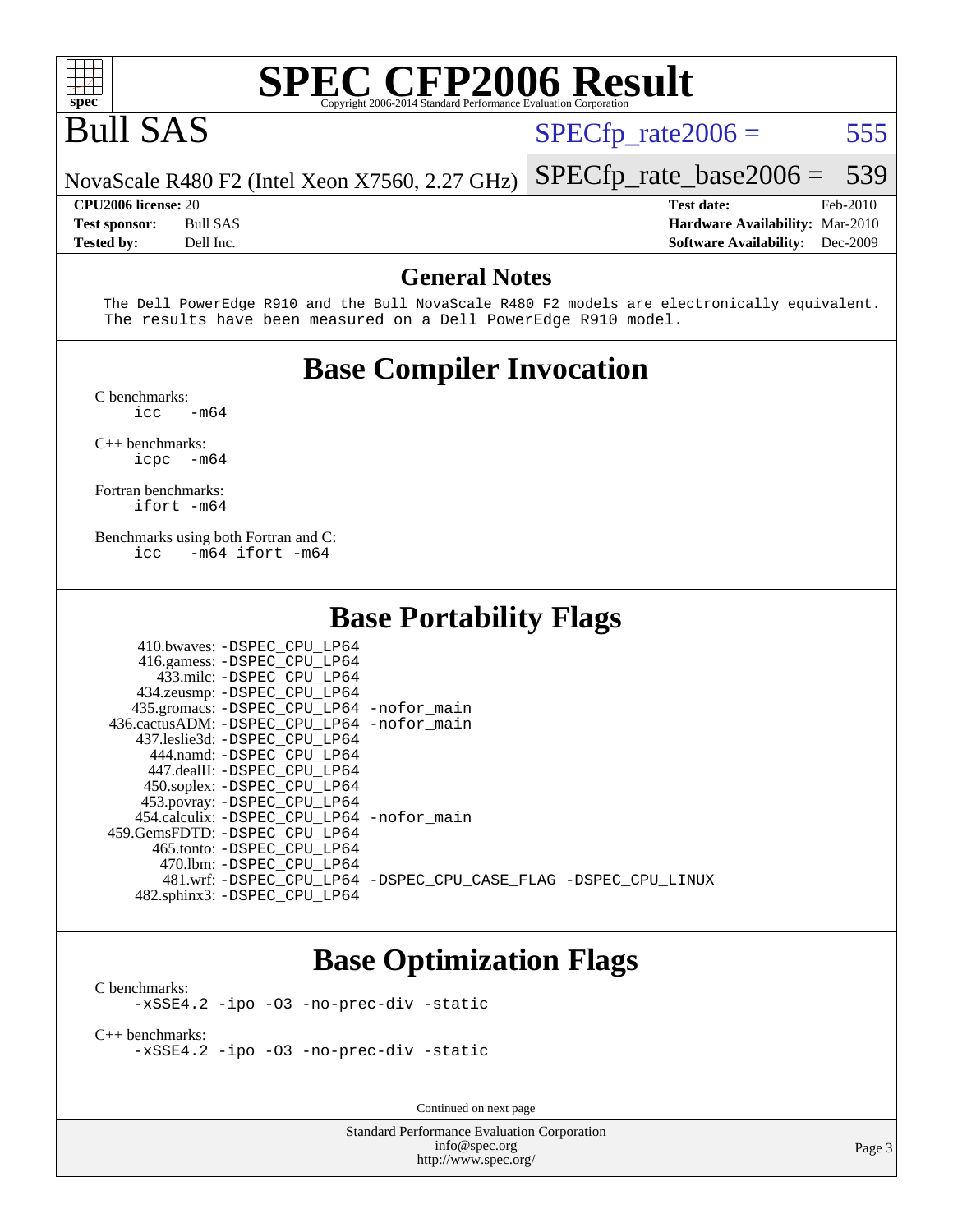

Bull SAS

 $SPECTp_rate2006 = 555$ 

NovaScale R480 F2 (Intel Xeon X7560, 2.27 GHz) [SPECfp\\_rate\\_base2006 =](http://www.spec.org/auto/cpu2006/Docs/result-fields.html#SPECfpratebase2006) 539

**[CPU2006 license:](http://www.spec.org/auto/cpu2006/Docs/result-fields.html#CPU2006license)** 20 **[Test date:](http://www.spec.org/auto/cpu2006/Docs/result-fields.html#Testdate)** Feb-2010 **[Test sponsor:](http://www.spec.org/auto/cpu2006/Docs/result-fields.html#Testsponsor)** Bull SAS **[Hardware Availability:](http://www.spec.org/auto/cpu2006/Docs/result-fields.html#HardwareAvailability)** Mar-2010 **[Tested by:](http://www.spec.org/auto/cpu2006/Docs/result-fields.html#Testedby)** Dell Inc. **[Software Availability:](http://www.spec.org/auto/cpu2006/Docs/result-fields.html#SoftwareAvailability)** Dec-2009

### **[Base Optimization Flags \(Continued\)](http://www.spec.org/auto/cpu2006/Docs/result-fields.html#BaseOptimizationFlags)**

[Fortran benchmarks](http://www.spec.org/auto/cpu2006/Docs/result-fields.html#Fortranbenchmarks): [-xSSE4.2](http://www.spec.org/cpu2006/results/res2010q3/cpu2006-20100621-11970.flags.html#user_FCbase_f-xSSE42_f91528193cf0b216347adb8b939d4107) [-ipo](http://www.spec.org/cpu2006/results/res2010q3/cpu2006-20100621-11970.flags.html#user_FCbase_f-ipo) [-O3](http://www.spec.org/cpu2006/results/res2010q3/cpu2006-20100621-11970.flags.html#user_FCbase_f-O3) [-no-prec-div](http://www.spec.org/cpu2006/results/res2010q3/cpu2006-20100621-11970.flags.html#user_FCbase_f-no-prec-div) [-static](http://www.spec.org/cpu2006/results/res2010q3/cpu2006-20100621-11970.flags.html#user_FCbase_f-static)

[Benchmarks using both Fortran and C](http://www.spec.org/auto/cpu2006/Docs/result-fields.html#BenchmarksusingbothFortranandC): [-xSSE4.2](http://www.spec.org/cpu2006/results/res2010q3/cpu2006-20100621-11970.flags.html#user_CC_FCbase_f-xSSE42_f91528193cf0b216347adb8b939d4107) [-ipo](http://www.spec.org/cpu2006/results/res2010q3/cpu2006-20100621-11970.flags.html#user_CC_FCbase_f-ipo) [-O3](http://www.spec.org/cpu2006/results/res2010q3/cpu2006-20100621-11970.flags.html#user_CC_FCbase_f-O3) [-no-prec-div](http://www.spec.org/cpu2006/results/res2010q3/cpu2006-20100621-11970.flags.html#user_CC_FCbase_f-no-prec-div) [-static](http://www.spec.org/cpu2006/results/res2010q3/cpu2006-20100621-11970.flags.html#user_CC_FCbase_f-static)

**[Peak Compiler Invocation](http://www.spec.org/auto/cpu2006/Docs/result-fields.html#PeakCompilerInvocation)**

[C benchmarks \(except as noted below\)](http://www.spec.org/auto/cpu2006/Docs/result-fields.html#Cbenchmarksexceptasnotedbelow):  $\text{icc}$  -m64

482.sphinx3: [icc -m32](http://www.spec.org/cpu2006/results/res2010q3/cpu2006-20100621-11970.flags.html#user_peakCCLD482_sphinx3_intel_icc_32bit_a6a621f8d50482236b970c6ac5f55f93)

[C++ benchmarks \(except as noted below\):](http://www.spec.org/auto/cpu2006/Docs/result-fields.html#CXXbenchmarksexceptasnotedbelow) [icpc -m64](http://www.spec.org/cpu2006/results/res2010q3/cpu2006-20100621-11970.flags.html#user_CXXpeak_intel_icpc_64bit_bedb90c1146cab66620883ef4f41a67e)

450.soplex: [icpc -m32](http://www.spec.org/cpu2006/results/res2010q3/cpu2006-20100621-11970.flags.html#user_peakCXXLD450_soplex_intel_icpc_32bit_4e5a5ef1a53fd332b3c49e69c3330699)

[Fortran benchmarks](http://www.spec.org/auto/cpu2006/Docs/result-fields.html#Fortranbenchmarks): [ifort -m64](http://www.spec.org/cpu2006/results/res2010q3/cpu2006-20100621-11970.flags.html#user_FCpeak_intel_ifort_64bit_ee9d0fb25645d0210d97eb0527dcc06e)

[Benchmarks using both Fortran and C](http://www.spec.org/auto/cpu2006/Docs/result-fields.html#BenchmarksusingbothFortranandC): [icc -m64](http://www.spec.org/cpu2006/results/res2010q3/cpu2006-20100621-11970.flags.html#user_CC_FCpeak_intel_icc_64bit_0b7121f5ab7cfabee23d88897260401c) [ifort -m64](http://www.spec.org/cpu2006/results/res2010q3/cpu2006-20100621-11970.flags.html#user_CC_FCpeak_intel_ifort_64bit_ee9d0fb25645d0210d97eb0527dcc06e)

### **[Peak Portability Flags](http://www.spec.org/auto/cpu2006/Docs/result-fields.html#PeakPortabilityFlags)**

| 410.bwaves: -DSPEC CPU LP64                |                                                                |  |
|--------------------------------------------|----------------------------------------------------------------|--|
| 416.gamess: -DSPEC CPU LP64                |                                                                |  |
| 433.milc: -DSPEC CPU LP64                  |                                                                |  |
| 434.zeusmp: -DSPEC_CPU_LP64                |                                                                |  |
| 435.gromacs: -DSPEC_CPU_LP64 -nofor_main   |                                                                |  |
| 436.cactusADM: -DSPEC CPU LP64 -nofor main |                                                                |  |
| 437.leslie3d: -DSPEC CPU LP64              |                                                                |  |
| 444.namd: -DSPEC CPU LP64                  |                                                                |  |
| 447.dealII: -DSPEC CPU LP64                |                                                                |  |
| 453.povray: -DSPEC_CPU_LP64                |                                                                |  |
| 454.calculix: -DSPEC CPU LP64 -nofor main  |                                                                |  |
| 459.GemsFDTD: -DSPEC CPU LP64              |                                                                |  |
| 465.tonto: -DSPEC CPU LP64                 |                                                                |  |
| 470.1bm: -DSPEC CPU LP64                   |                                                                |  |
|                                            | 481.wrf: -DSPEC_CPU_LP64 -DSPEC_CPU_CASE_FLAG -DSPEC_CPU_LINUX |  |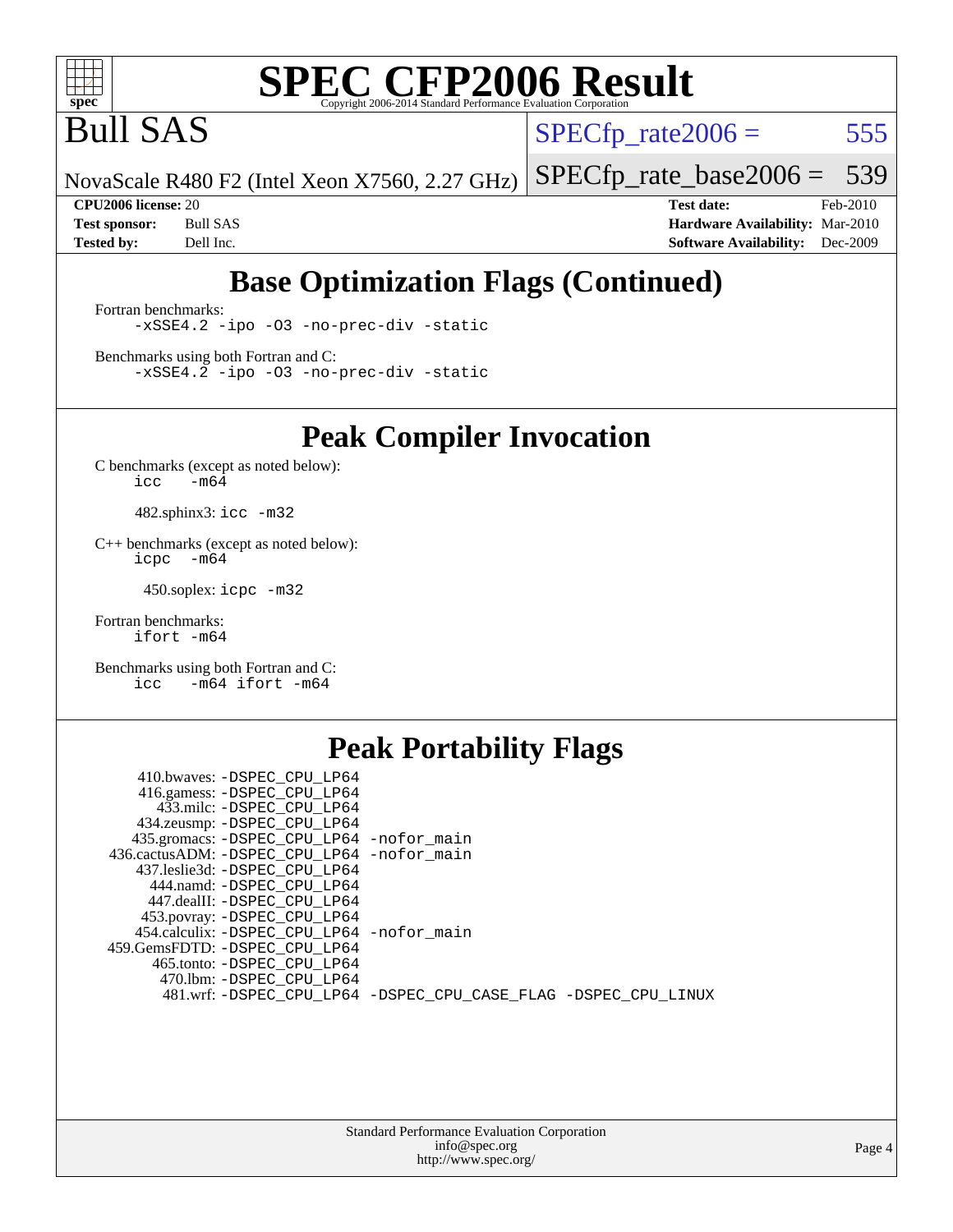

# Bull SAS

 $SPECTp\_rate2006 = 555$ 

NovaScale R480 F2 (Intel Xeon X7560, 2.27 GHz)

[SPECfp\\_rate\\_base2006 =](http://www.spec.org/auto/cpu2006/Docs/result-fields.html#SPECfpratebase2006) 539

**[CPU2006 license:](http://www.spec.org/auto/cpu2006/Docs/result-fields.html#CPU2006license)** 20 **[Test date:](http://www.spec.org/auto/cpu2006/Docs/result-fields.html#Testdate)** Feb-2010 **[Test sponsor:](http://www.spec.org/auto/cpu2006/Docs/result-fields.html#Testsponsor)** Bull SAS **[Hardware Availability:](http://www.spec.org/auto/cpu2006/Docs/result-fields.html#HardwareAvailability)** Mar-2010 **[Tested by:](http://www.spec.org/auto/cpu2006/Docs/result-fields.html#Testedby)** Dell Inc. **[Software Availability:](http://www.spec.org/auto/cpu2006/Docs/result-fields.html#SoftwareAvailability)** Dec-2009

### **[Peak Optimization Flags](http://www.spec.org/auto/cpu2006/Docs/result-fields.html#PeakOptimizationFlags)**

#### [C benchmarks](http://www.spec.org/auto/cpu2006/Docs/result-fields.html#Cbenchmarks):

Standard Performance Evaluation Corporation [info@spec.org](mailto:info@spec.org) <http://www.spec.org/> 433.milc: [-xSSE4.2](http://www.spec.org/cpu2006/results/res2010q3/cpu2006-20100621-11970.flags.html#user_peakPASS2_CFLAGSPASS2_LDFLAGS433_milc_f-xSSE42_f91528193cf0b216347adb8b939d4107)(pass 2) [-prof-gen](http://www.spec.org/cpu2006/results/res2010q3/cpu2006-20100621-11970.flags.html#user_peakPASS1_CFLAGSPASS1_LDFLAGS433_milc_prof_gen_e43856698f6ca7b7e442dfd80e94a8fc)(pass 1) [-ipo](http://www.spec.org/cpu2006/results/res2010q3/cpu2006-20100621-11970.flags.html#user_peakPASS2_CFLAGSPASS2_LDFLAGS433_milc_f-ipo)(pass 2) [-O3](http://www.spec.org/cpu2006/results/res2010q3/cpu2006-20100621-11970.flags.html#user_peakPASS2_CFLAGSPASS2_LDFLAGS433_milc_f-O3)(pass 2) [-no-prec-div](http://www.spec.org/cpu2006/results/res2010q3/cpu2006-20100621-11970.flags.html#user_peakPASS2_CFLAGSPASS2_LDFLAGS433_milc_f-no-prec-div)(pass 2) [-static](http://www.spec.org/cpu2006/results/res2010q3/cpu2006-20100621-11970.flags.html#user_peakPASS2_CFLAGSPASS2_LDFLAGS433_milc_f-static)(pass 2) [-prof-use](http://www.spec.org/cpu2006/results/res2010q3/cpu2006-20100621-11970.flags.html#user_peakPASS2_CFLAGSPASS2_LDFLAGS433_milc_prof_use_bccf7792157ff70d64e32fe3e1250b55)(pass 2) [-fno-alias](http://www.spec.org/cpu2006/results/res2010q3/cpu2006-20100621-11970.flags.html#user_peakOPTIMIZE433_milc_f-no-alias_694e77f6c5a51e658e82ccff53a9e63a) [-opt-prefetch](http://www.spec.org/cpu2006/results/res2010q3/cpu2006-20100621-11970.flags.html#user_peakOPTIMIZE433_milc_f-opt-prefetch) 470.1bm:  $-xSSE4$ . 2(pass 2)  $-prof-gen(pass 1) -ipo(pass 2) -O3(pass 2)$  $-prof-gen(pass 1) -ipo(pass 2) -O3(pass 2)$  $-prof-gen(pass 1) -ipo(pass 2) -O3(pass 2)$  $-prof-gen(pass 1) -ipo(pass 2) -O3(pass 2)$  $-prof-gen(pass 1) -ipo(pass 2) -O3(pass 2)$  $-prof-gen(pass 1) -ipo(pass 2) -O3(pass 2)$ [-no-prec-div](http://www.spec.org/cpu2006/results/res2010q3/cpu2006-20100621-11970.flags.html#user_peakPASS2_CFLAGSPASS2_LDFLAGS470_lbm_f-no-prec-div)(pass 2) [-static](http://www.spec.org/cpu2006/results/res2010q3/cpu2006-20100621-11970.flags.html#user_peakPASS2_CFLAGSPASS2_LDFLAGS470_lbm_f-static)(pass 2) [-prof-use](http://www.spec.org/cpu2006/results/res2010q3/cpu2006-20100621-11970.flags.html#user_peakPASS2_CFLAGSPASS2_LDFLAGS470_lbm_prof_use_bccf7792157ff70d64e32fe3e1250b55)(pass 2) [-opt-malloc-options=3](http://www.spec.org/cpu2006/results/res2010q3/cpu2006-20100621-11970.flags.html#user_peakOPTIMIZE470_lbm_f-opt-malloc-options_13ab9b803cf986b4ee62f0a5998c2238) [-ansi-alias](http://www.spec.org/cpu2006/results/res2010q3/cpu2006-20100621-11970.flags.html#user_peakOPTIMIZE470_lbm_f-ansi-alias) [-auto-ilp32](http://www.spec.org/cpu2006/results/res2010q3/cpu2006-20100621-11970.flags.html#user_peakCOPTIMIZE470_lbm_f-auto-ilp32) 482.sphinx3: [-xSSE4.2](http://www.spec.org/cpu2006/results/res2010q3/cpu2006-20100621-11970.flags.html#user_peakOPTIMIZE482_sphinx3_f-xSSE42_f91528193cf0b216347adb8b939d4107) [-ipo](http://www.spec.org/cpu2006/results/res2010q3/cpu2006-20100621-11970.flags.html#user_peakOPTIMIZE482_sphinx3_f-ipo) [-O3](http://www.spec.org/cpu2006/results/res2010q3/cpu2006-20100621-11970.flags.html#user_peakOPTIMIZE482_sphinx3_f-O3) [-no-prec-div](http://www.spec.org/cpu2006/results/res2010q3/cpu2006-20100621-11970.flags.html#user_peakOPTIMIZE482_sphinx3_f-no-prec-div) [-static](http://www.spec.org/cpu2006/results/res2010q3/cpu2006-20100621-11970.flags.html#user_peakOPTIMIZE482_sphinx3_f-static) [-unroll2](http://www.spec.org/cpu2006/results/res2010q3/cpu2006-20100621-11970.flags.html#user_peakCOPTIMIZE482_sphinx3_f-unroll_784dae83bebfb236979b41d2422d7ec2) [C++ benchmarks:](http://www.spec.org/auto/cpu2006/Docs/result-fields.html#CXXbenchmarks) 444.namd: [-xSSE4.2](http://www.spec.org/cpu2006/results/res2010q3/cpu2006-20100621-11970.flags.html#user_peakPASS2_CXXFLAGSPASS2_LDFLAGS444_namd_f-xSSE42_f91528193cf0b216347adb8b939d4107)(pass 2) [-prof-gen](http://www.spec.org/cpu2006/results/res2010q3/cpu2006-20100621-11970.flags.html#user_peakPASS1_CXXFLAGSPASS1_LDFLAGS444_namd_prof_gen_e43856698f6ca7b7e442dfd80e94a8fc)(pass 1) [-ipo](http://www.spec.org/cpu2006/results/res2010q3/cpu2006-20100621-11970.flags.html#user_peakPASS2_CXXFLAGSPASS2_LDFLAGS444_namd_f-ipo)(pass 2) [-O3](http://www.spec.org/cpu2006/results/res2010q3/cpu2006-20100621-11970.flags.html#user_peakPASS2_CXXFLAGSPASS2_LDFLAGS444_namd_f-O3)(pass 2) [-no-prec-div](http://www.spec.org/cpu2006/results/res2010q3/cpu2006-20100621-11970.flags.html#user_peakPASS2_CXXFLAGSPASS2_LDFLAGS444_namd_f-no-prec-div)(pass 2) [-static](http://www.spec.org/cpu2006/results/res2010q3/cpu2006-20100621-11970.flags.html#user_peakPASS2_CXXFLAGSPASS2_LDFLAGS444_namd_f-static)(pass 2) [-prof-use](http://www.spec.org/cpu2006/results/res2010q3/cpu2006-20100621-11970.flags.html#user_peakPASS2_CXXFLAGSPASS2_LDFLAGS444_namd_prof_use_bccf7792157ff70d64e32fe3e1250b55)(pass 2) [-fno-alias](http://www.spec.org/cpu2006/results/res2010q3/cpu2006-20100621-11970.flags.html#user_peakCXXOPTIMIZE444_namd_f-no-alias_694e77f6c5a51e658e82ccff53a9e63a) [-auto-ilp32](http://www.spec.org/cpu2006/results/res2010q3/cpu2006-20100621-11970.flags.html#user_peakCXXOPTIMIZE444_namd_f-auto-ilp32) 447.dealII: basepeak = yes 450.soplex: [-xSSE4.2](http://www.spec.org/cpu2006/results/res2010q3/cpu2006-20100621-11970.flags.html#user_peakPASS2_CXXFLAGSPASS2_LDFLAGS450_soplex_f-xSSE42_f91528193cf0b216347adb8b939d4107)(pass 2) [-prof-gen](http://www.spec.org/cpu2006/results/res2010q3/cpu2006-20100621-11970.flags.html#user_peakPASS1_CXXFLAGSPASS1_LDFLAGS450_soplex_prof_gen_e43856698f6ca7b7e442dfd80e94a8fc)(pass 1) [-ipo](http://www.spec.org/cpu2006/results/res2010q3/cpu2006-20100621-11970.flags.html#user_peakPASS2_CXXFLAGSPASS2_LDFLAGS450_soplex_f-ipo)(pass 2) [-O3](http://www.spec.org/cpu2006/results/res2010q3/cpu2006-20100621-11970.flags.html#user_peakPASS2_CXXFLAGSPASS2_LDFLAGS450_soplex_f-O3)(pass 2) [-no-prec-div](http://www.spec.org/cpu2006/results/res2010q3/cpu2006-20100621-11970.flags.html#user_peakPASS2_CXXFLAGSPASS2_LDFLAGS450_soplex_f-no-prec-div)(pass 2) [-static](http://www.spec.org/cpu2006/results/res2010q3/cpu2006-20100621-11970.flags.html#user_peakPASS2_CXXFLAGSPASS2_LDFLAGS450_soplex_f-static)(pass 2) [-prof-use](http://www.spec.org/cpu2006/results/res2010q3/cpu2006-20100621-11970.flags.html#user_peakPASS2_CXXFLAGSPASS2_LDFLAGS450_soplex_prof_use_bccf7792157ff70d64e32fe3e1250b55)(pass 2) [-opt-malloc-options=3](http://www.spec.org/cpu2006/results/res2010q3/cpu2006-20100621-11970.flags.html#user_peakOPTIMIZE450_soplex_f-opt-malloc-options_13ab9b803cf986b4ee62f0a5998c2238) 453.povray: [-xSSE4.2](http://www.spec.org/cpu2006/results/res2010q3/cpu2006-20100621-11970.flags.html#user_peakPASS2_CXXFLAGSPASS2_LDFLAGS453_povray_f-xSSE42_f91528193cf0b216347adb8b939d4107)(pass 2) [-prof-gen](http://www.spec.org/cpu2006/results/res2010q3/cpu2006-20100621-11970.flags.html#user_peakPASS1_CXXFLAGSPASS1_LDFLAGS453_povray_prof_gen_e43856698f6ca7b7e442dfd80e94a8fc)(pass 1) [-ipo](http://www.spec.org/cpu2006/results/res2010q3/cpu2006-20100621-11970.flags.html#user_peakPASS2_CXXFLAGSPASS2_LDFLAGS453_povray_f-ipo)(pass 2) [-O3](http://www.spec.org/cpu2006/results/res2010q3/cpu2006-20100621-11970.flags.html#user_peakPASS2_CXXFLAGSPASS2_LDFLAGS453_povray_f-O3)(pass 2) [-no-prec-div](http://www.spec.org/cpu2006/results/res2010q3/cpu2006-20100621-11970.flags.html#user_peakPASS2_CXXFLAGSPASS2_LDFLAGS453_povray_f-no-prec-div)(pass 2) [-static](http://www.spec.org/cpu2006/results/res2010q3/cpu2006-20100621-11970.flags.html#user_peakPASS2_CXXFLAGSPASS2_LDFLAGS453_povray_f-static)(pass 2) [-prof-use](http://www.spec.org/cpu2006/results/res2010q3/cpu2006-20100621-11970.flags.html#user_peakPASS2_CXXFLAGSPASS2_LDFLAGS453_povray_prof_use_bccf7792157ff70d64e32fe3e1250b55)(pass 2) [-unroll4](http://www.spec.org/cpu2006/results/res2010q3/cpu2006-20100621-11970.flags.html#user_peakCXXOPTIMIZE453_povray_f-unroll_4e5e4ed65b7fd20bdcd365bec371b81f) [-ansi-alias](http://www.spec.org/cpu2006/results/res2010q3/cpu2006-20100621-11970.flags.html#user_peakCXXOPTIMIZE453_povray_f-ansi-alias) [Fortran benchmarks](http://www.spec.org/auto/cpu2006/Docs/result-fields.html#Fortranbenchmarks): 410.bwaves: [-xSSE4.2](http://www.spec.org/cpu2006/results/res2010q3/cpu2006-20100621-11970.flags.html#user_peakOPTIMIZE410_bwaves_f-xSSE42_f91528193cf0b216347adb8b939d4107) [-ipo](http://www.spec.org/cpu2006/results/res2010q3/cpu2006-20100621-11970.flags.html#user_peakOPTIMIZE410_bwaves_f-ipo) [-O3](http://www.spec.org/cpu2006/results/res2010q3/cpu2006-20100621-11970.flags.html#user_peakOPTIMIZE410_bwaves_f-O3) [-no-prec-div](http://www.spec.org/cpu2006/results/res2010q3/cpu2006-20100621-11970.flags.html#user_peakOPTIMIZE410_bwaves_f-no-prec-div) [-static](http://www.spec.org/cpu2006/results/res2010q3/cpu2006-20100621-11970.flags.html#user_peakOPTIMIZE410_bwaves_f-static) [-opt-prefetch](http://www.spec.org/cpu2006/results/res2010q3/cpu2006-20100621-11970.flags.html#user_peakOPTIMIZE410_bwaves_f-opt-prefetch) 416.gamess: basepeak = yes 434.zeusmp: basepeak = yes 437.leslie3d: [-xSSE4.2](http://www.spec.org/cpu2006/results/res2010q3/cpu2006-20100621-11970.flags.html#user_peakOPTIMIZE437_leslie3d_f-xSSE42_f91528193cf0b216347adb8b939d4107) [-ipo](http://www.spec.org/cpu2006/results/res2010q3/cpu2006-20100621-11970.flags.html#user_peakOPTIMIZE437_leslie3d_f-ipo) [-O3](http://www.spec.org/cpu2006/results/res2010q3/cpu2006-20100621-11970.flags.html#user_peakOPTIMIZE437_leslie3d_f-O3) [-no-prec-div](http://www.spec.org/cpu2006/results/res2010q3/cpu2006-20100621-11970.flags.html#user_peakOPTIMIZE437_leslie3d_f-no-prec-div) [-static](http://www.spec.org/cpu2006/results/res2010q3/cpu2006-20100621-11970.flags.html#user_peakOPTIMIZE437_leslie3d_f-static) 459.GemsFDTD: [-xSSE4.2](http://www.spec.org/cpu2006/results/res2010q3/cpu2006-20100621-11970.flags.html#user_peakPASS2_FFLAGSPASS2_LDFLAGS459_GemsFDTD_f-xSSE42_f91528193cf0b216347adb8b939d4107)(pass 2) [-prof-gen](http://www.spec.org/cpu2006/results/res2010q3/cpu2006-20100621-11970.flags.html#user_peakPASS1_FFLAGSPASS1_LDFLAGS459_GemsFDTD_prof_gen_e43856698f6ca7b7e442dfd80e94a8fc)(pass 1) [-ipo](http://www.spec.org/cpu2006/results/res2010q3/cpu2006-20100621-11970.flags.html#user_peakPASS2_FFLAGSPASS2_LDFLAGS459_GemsFDTD_f-ipo)(pass 2) [-O3](http://www.spec.org/cpu2006/results/res2010q3/cpu2006-20100621-11970.flags.html#user_peakPASS2_FFLAGSPASS2_LDFLAGS459_GemsFDTD_f-O3)(pass 2) [-no-prec-div](http://www.spec.org/cpu2006/results/res2010q3/cpu2006-20100621-11970.flags.html#user_peakPASS2_FFLAGSPASS2_LDFLAGS459_GemsFDTD_f-no-prec-div)(pass 2) [-static](http://www.spec.org/cpu2006/results/res2010q3/cpu2006-20100621-11970.flags.html#user_peakPASS2_FFLAGSPASS2_LDFLAGS459_GemsFDTD_f-static)(pass 2) [-prof-use](http://www.spec.org/cpu2006/results/res2010q3/cpu2006-20100621-11970.flags.html#user_peakPASS2_FFLAGSPASS2_LDFLAGS459_GemsFDTD_prof_use_bccf7792157ff70d64e32fe3e1250b55)(pass 2) [-unroll2](http://www.spec.org/cpu2006/results/res2010q3/cpu2006-20100621-11970.flags.html#user_peakOPTIMIZE459_GemsFDTD_f-unroll_784dae83bebfb236979b41d2422d7ec2) [-Ob0](http://www.spec.org/cpu2006/results/res2010q3/cpu2006-20100621-11970.flags.html#user_peakOPTIMIZE459_GemsFDTD_f-Ob_n_fbe6f6428adb7d4b74b1e99bb2444c2d)  $465$ .tonto:  $-xSSE4$ .  $2(pass 2)$  [-prof-gen](http://www.spec.org/cpu2006/results/res2010q3/cpu2006-20100621-11970.flags.html#user_peakPASS1_FFLAGSPASS1_LDFLAGS465_tonto_prof_gen_e43856698f6ca7b7e442dfd80e94a8fc)(pass 1) [-ipo](http://www.spec.org/cpu2006/results/res2010q3/cpu2006-20100621-11970.flags.html#user_peakPASS2_FFLAGSPASS2_LDFLAGS465_tonto_f-ipo)(pass 2) -03(pass 2) [-no-prec-div](http://www.spec.org/cpu2006/results/res2010q3/cpu2006-20100621-11970.flags.html#user_peakPASS2_FFLAGSPASS2_LDFLAGS465_tonto_f-no-prec-div)(pass 2) [-static](http://www.spec.org/cpu2006/results/res2010q3/cpu2006-20100621-11970.flags.html#user_peakPASS2_FFLAGSPASS2_LDFLAGS465_tonto_f-static)(pass 2) [-prof-use](http://www.spec.org/cpu2006/results/res2010q3/cpu2006-20100621-11970.flags.html#user_peakPASS2_FFLAGSPASS2_LDFLAGS465_tonto_prof_use_bccf7792157ff70d64e32fe3e1250b55)(pass 2) [-unroll4](http://www.spec.org/cpu2006/results/res2010q3/cpu2006-20100621-11970.flags.html#user_peakOPTIMIZE465_tonto_f-unroll_4e5e4ed65b7fd20bdcd365bec371b81f) [-auto](http://www.spec.org/cpu2006/results/res2010q3/cpu2006-20100621-11970.flags.html#user_peakOPTIMIZE465_tonto_f-auto) [-inline-calloc](http://www.spec.org/cpu2006/results/res2010q3/cpu2006-20100621-11970.flags.html#user_peakOPTIMIZE465_tonto_f-inline-calloc) [-opt-malloc-options=3](http://www.spec.org/cpu2006/results/res2010q3/cpu2006-20100621-11970.flags.html#user_peakOPTIMIZE465_tonto_f-opt-malloc-options_13ab9b803cf986b4ee62f0a5998c2238) [Benchmarks using both Fortran and C](http://www.spec.org/auto/cpu2006/Docs/result-fields.html#BenchmarksusingbothFortranandC): 435.gromacs: [-xSSE4.2](http://www.spec.org/cpu2006/results/res2010q3/cpu2006-20100621-11970.flags.html#user_peakPASS2_CFLAGSPASS2_FFLAGSPASS2_LDFLAGS435_gromacs_f-xSSE42_f91528193cf0b216347adb8b939d4107)(pass 2) [-prof-gen](http://www.spec.org/cpu2006/results/res2010q3/cpu2006-20100621-11970.flags.html#user_peakPASS1_CFLAGSPASS1_FFLAGSPASS1_LDFLAGS435_gromacs_prof_gen_e43856698f6ca7b7e442dfd80e94a8fc)(pass 1) [-ipo](http://www.spec.org/cpu2006/results/res2010q3/cpu2006-20100621-11970.flags.html#user_peakPASS2_CFLAGSPASS2_FFLAGSPASS2_LDFLAGS435_gromacs_f-ipo)(pass 2) [-O3](http://www.spec.org/cpu2006/results/res2010q3/cpu2006-20100621-11970.flags.html#user_peakPASS2_CFLAGSPASS2_FFLAGSPASS2_LDFLAGS435_gromacs_f-O3)(pass 2) [-no-prec-div](http://www.spec.org/cpu2006/results/res2010q3/cpu2006-20100621-11970.flags.html#user_peakPASS2_CFLAGSPASS2_FFLAGSPASS2_LDFLAGS435_gromacs_f-no-prec-div)(pass 2) [-static](http://www.spec.org/cpu2006/results/res2010q3/cpu2006-20100621-11970.flags.html#user_peakPASS2_CFLAGSPASS2_FFLAGSPASS2_LDFLAGS435_gromacs_f-static)(pass 2) [-prof-use](http://www.spec.org/cpu2006/results/res2010q3/cpu2006-20100621-11970.flags.html#user_peakPASS2_CFLAGSPASS2_FFLAGSPASS2_LDFLAGS435_gromacs_prof_use_bccf7792157ff70d64e32fe3e1250b55)(pass 2) [-opt-prefetch](http://www.spec.org/cpu2006/results/res2010q3/cpu2006-20100621-11970.flags.html#user_peakOPTIMIZE435_gromacs_f-opt-prefetch) [-auto-ilp32](http://www.spec.org/cpu2006/results/res2010q3/cpu2006-20100621-11970.flags.html#user_peakCOPTIMIZE435_gromacs_f-auto-ilp32) Continued on next page